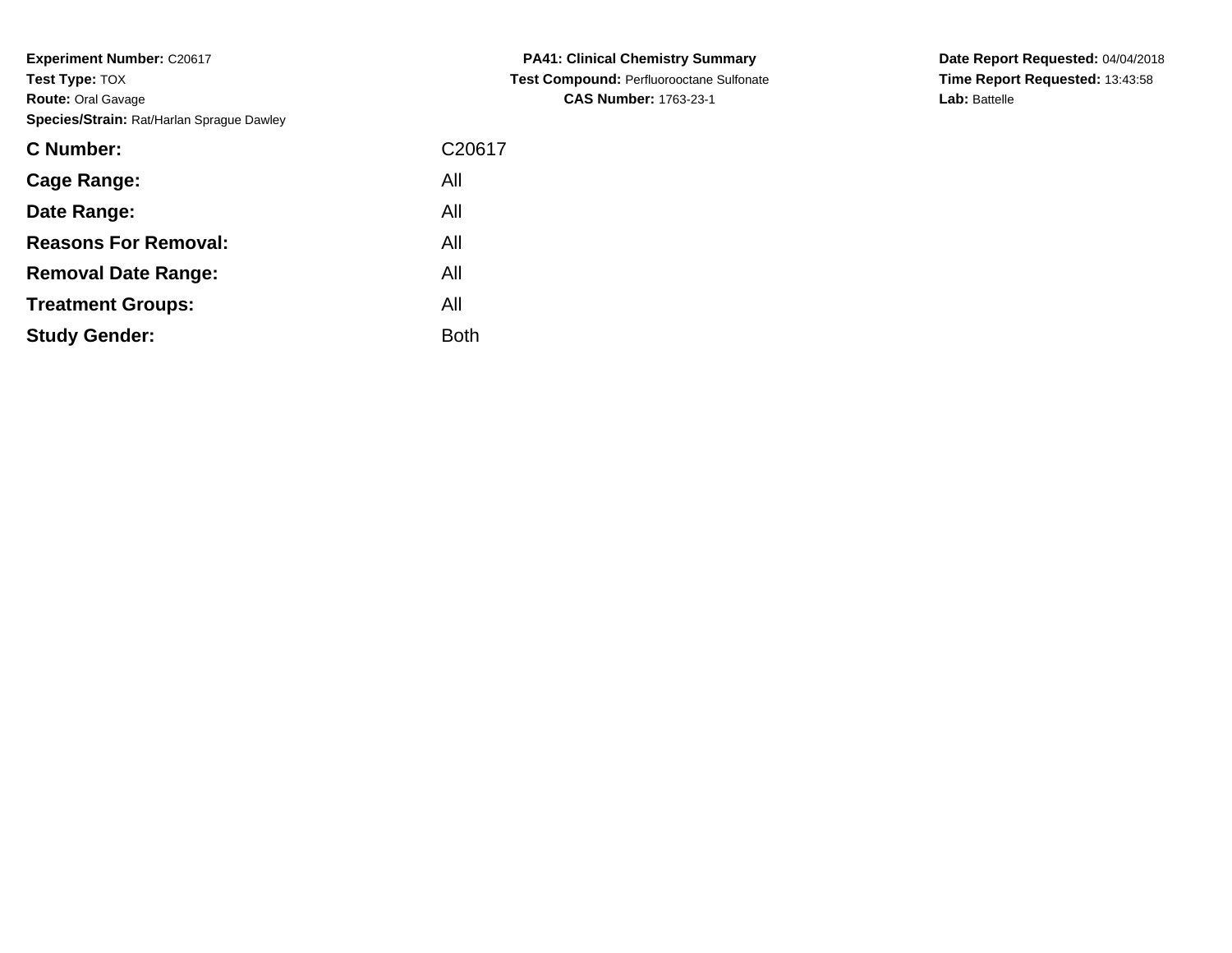## **PA41: Clinical Chemistry Summary Test Compound:** Perfluorooctane Sulfonate**CAS Number:** 1763-23-1

**Date Report Requested:** 04/04/2018**Time Report Requested:** 13:43:58**Lab:** Battelle

|                                                         | <b>Treatment Groups (mg/kg/day)</b> |                                    |                                      |                                    |                                           |                                                |  |  |
|---------------------------------------------------------|-------------------------------------|------------------------------------|--------------------------------------|------------------------------------|-------------------------------------------|------------------------------------------------|--|--|
|                                                         | <b>Phase Day</b>                    | 0                                  | 0.312                                | 0.625                              | 1.25                                      | 2.5                                            |  |  |
| Urea Nitrogen (mg/dL)<br><b>Percent of Control</b>      | <b>SD 28</b>                        | ± 0.4<br>$(10)$ **<br>17.7         | 18.1<br>(10)<br>± 1.0<br>102.3       | ± 0.5<br>(10)<br>16.8<br>94.9      | (10)<br>19.1<br>± 0.8<br>107.9            | 18.0<br>± 0.5<br>(10)<br>101.7                 |  |  |
| Creatinine (mg/dL)<br><b>Percent of Control</b>         | <b>SD 28</b>                        | $0.77 \pm 0.02$ (10) <sup>*</sup>  | ± 0.02<br>(10)<br>0.75<br>97.40      | ± 0.02<br>(10)<br>0.77<br>100.00   | 0.75<br>± 0.02<br>(10)<br>97.40           | $\pm$ 0.02 (10)<br>0.74<br>96.10               |  |  |
| Glucose (mg/dL)<br><b>Percent of Control</b>            | SD 28                               | 189.8<br>± 8.7<br>(10)             | ± 21.4<br>(10)<br>229.2<br>120.8     | 209.2<br>± 19.4<br>(10)<br>110.2   | 177.7<br>(10)<br>± 8.8<br>93.6            | 180.4<br>$±$ 18.8<br>(10)<br>95.0              |  |  |
| Total Protein (g/dL)<br><b>Percent of Control</b>       | SD 28                               | 6.50 $\pm$ 0.08 (10)               | $6.44 \pm 0.08$<br>(10)<br>99.08     | ± 0.09<br>6.47<br>(10)<br>99.54    | $6.68 \pm 0.07$<br>(10)<br>102.77         | $6.54 \pm 0.06$ (10)<br>100.62                 |  |  |
| Globulin (g/dL)<br><b>Percent of Control</b>            | SD 28                               | $2.24 \pm 0.05$ (10) <sup>**</sup> | $2.27 \pm 0.06$<br>(10)<br>101.34    | $2.26 \pm 0.06$<br>(10)<br>100.89  | $2.29 \pm 0.06$<br>(10)<br>102.23         | $2.13 \pm 0.03$ (10)<br>95.09                  |  |  |
| A/G Ratio<br><b>Percent of Control</b>                  | <b>SD 28</b>                        | $\pm$ 0.05 (10) **<br>1.91         | $1.85 \pm 0.05$<br>(10)<br>96.82     | ± 0.05<br>1.87<br>(10)<br>98.06    | $1.93 \pm 0.05$<br>(10)<br>101.07         | $\pm$ 0.04 (10) <sup>*</sup><br>2.07<br>108.68 |  |  |
| Albumin (g/dL)<br><b>Percent of Control</b>             | <b>SD 28</b>                        | 4.26 $\pm$ 0.06 (10) <sup>**</sup> | $4.17 \pm 0.03$ (10)<br>97.89        | $4.21 \pm 0.05$<br>(10)<br>98.83   | $4.39 \pm 0.02$<br>(10)<br>103.05         | $\pm$ 0.05 (10)<br>4.41<br>103.52              |  |  |
| Total Bilirubin (mg/dL)<br><b>Percent of Control</b>    | SD 28                               | $0.161 \pm 0.008(10)$              | $0.169 \pm 0.016(10)$<br>105.227     | $0.172 \pm 0.008(10)$<br>106.783   | $0.183 \pm 0.019(10)$<br>113.815          | $0.172 \pm 0.011(10)$<br>107.218               |  |  |
| Direct Bilirubin (mg/dL)<br><b>Percent of Control</b>   | SD 28                               | $0.016 \pm 0.002$ (10) **          | $0.019 \pm 0.002(10)$<br>114.634     | $0.017 \pm 0.002$ (10)<br>103.049  | $0.017 \pm 0.003(10)$<br>100.610          | $0.021 \pm 0.002$ (10)<br>126.829              |  |  |
| Indirect Bilirubin (mg/dL)<br><b>Percent of Control</b> | SD 28                               | $0.144 \pm 0.008(10)$              | $0.150 \pm 0.015(10)$<br>104.158     | $0.155 \pm 0.008(10)$<br>107.207   | $0.166 \pm 0.017(10)$<br>115.315          | $0.152 \pm 0.010(10)$<br>104.990               |  |  |
| Cholesterol (mg/dL)<br><b>Percent of Control</b>        | <b>SD 28</b>                        | $(10)$ **<br>115.3<br>± 1.8        | $±$ 2.5<br>$(10)$ **<br>97.4<br>84.5 | $(10)$ **<br>84.0<br>± 2.4<br>72.9 | $(10)$ **<br>82.8<br>3.7<br>$\pm$<br>71.8 | $(10)$ **<br>53.8<br>$±$ 2.9<br>46.7           |  |  |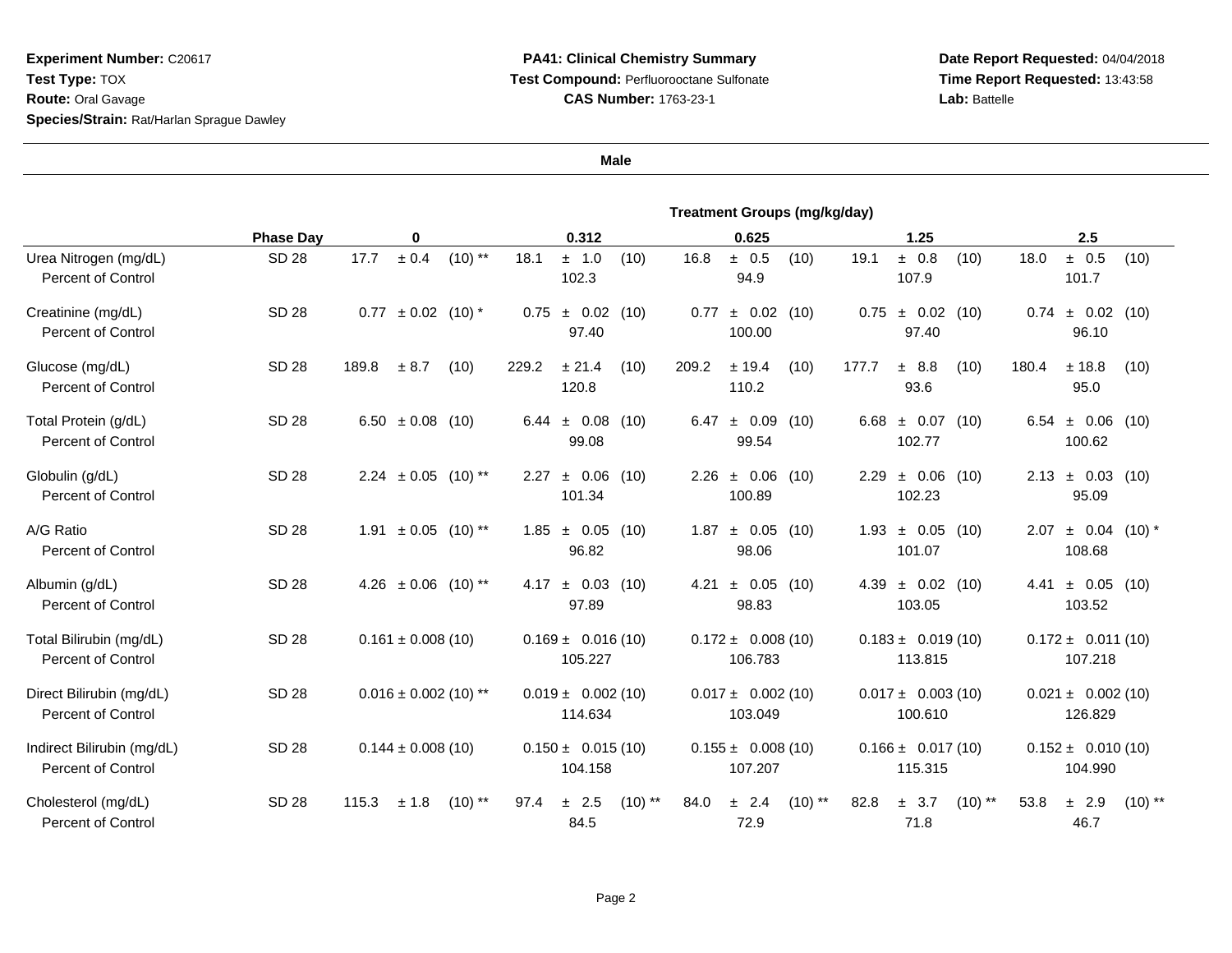**Date Report Requested:** 04/04/2018 **Time Report Requested:** 13:43:58**Lab:** Battelle

|                                                               | <b>Treatment Groups (mg/kg/day)</b> |       |                 |           |       |                    |      |       |                         |           |       |                         |           |       |                            |            |
|---------------------------------------------------------------|-------------------------------------|-------|-----------------|-----------|-------|--------------------|------|-------|-------------------------|-----------|-------|-------------------------|-----------|-------|----------------------------|------------|
|                                                               | <b>Phase Day</b>                    |       | 0               |           |       | 0.312              |      |       | 0.625                   |           |       | 1.25                    |           |       | 2.5                        |            |
| Triglyceride (mg/dL)<br><b>Percent of Control</b>             | SD 28                               | 104.3 | ± 6.0           | $(10)$ ** | 155.7 | ± 17.8<br>149.3    | (10) | 107.5 | $±$ 9.5<br>103.1        | (10)      | 117.7 | ± 11.9<br>112.8         | (10)      | 82.4  | ± 9.5<br>79.0              | (10)       |
| Alanine Aminotransferase (IU/L)<br><b>Percent of Control</b>  | SD 28                               | 48.20 | ± 1.29          | $(10)$ ** | 52.40 | $±$ 1.57<br>108.71 | (10) | 65.60 | 4.50<br>$\pm$<br>136.10 | $(10)$ ** | 55.50 | 2.86<br>$\pm$<br>115.15 | $(10)$ ** | 74.50 | ± 8.25<br>154.56           | $(10)$ **  |
| Alkaline Phosphatase (IU/L)<br><b>Percent of Control</b>      | SD 28                               | 186.5 | ± 7.0           | $(10)$ ** | 191.9 | ± 5.0<br>102.9     | (10) | 217.2 | ± 8.7<br>116.5          | $(10)^*$  | 218.3 | ± 6.3<br>117.1          | $(10)$ ** | 215.1 | $±$ 9.7<br>115.3           | $(10)^{*}$ |
| Aspartate Aminotransferase (U/L)<br><b>Percent of Control</b> | SD 28                               | 55.90 | $\pm 1.62$ (10) |           | 60.30 | ± 1.89<br>107.87   | (10) | 68.20 | 3.68<br>$\pm$<br>122.00 | $(10)$ ** | 63.20 | $\pm$ 2.13<br>113.06    | (10)      | 68.40 | $\pm$ 4.87 (10)*<br>122.36 |            |
| Creatine Kinase (IU/L)<br><b>Percent of Control</b>           | SD 28                               | 98.3  | ± 4.7           | $(10)$ ** | 95.1  | ± 4.6<br>96.7      | (10) | 114.9 | ± 8.5<br>116.9          | (10)      | 93.1  | ± 4.2<br>94.7           | (10)      | 88.0  | ± 3.5<br>89.5              | (10)       |
| Sorbitol Dehydrogenase (IU/L)<br><b>Percent of Control</b>    | SD 28                               | 5.9   | ± 0.7           | $(10)^*$  | 5.5   | $\pm$ 0.5<br>93.2  | (10) | 9.1   | ± 1.4<br>154.2          | (10)      | 7.4   | $\pm$ 0.7<br>125.4      | (10)      | 8.6   | 1.7<br>$\pm$<br>145.8      | (10)       |
| Bile salt/acids (umol/L)<br>Percent of Control                | SD 28                               | 10.1  | ± 3.8           | $(10)$ ** | 12.3  | ± 2.3<br>121.8     | (10) | 6.6   | 1.2<br>$\pm$<br>65.3    | (10)      | 10.8  | ± 1.8<br>106.9          | (10)      | 16.2  | 1.7<br>$\pm$<br>160.4      | $(10)$ **  |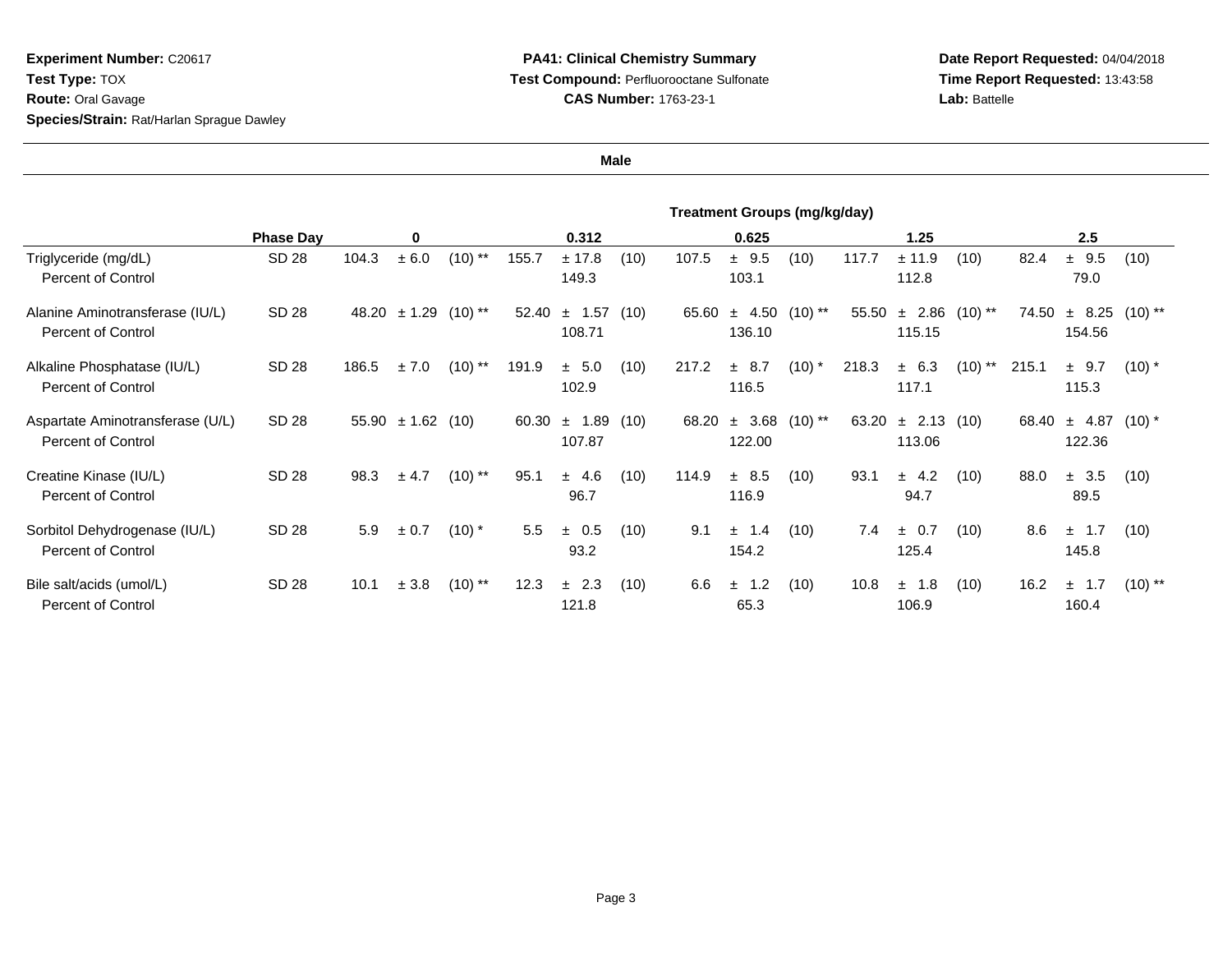**PA41: Clinical Chemistry Summary Test Compound:** Perfluorooctane Sulfonate**CAS Number:** 1763-23-1

**Date Report Requested:** 04/04/2018 **Time Report Requested:** 13:43:58**Lab:** Battelle

|                                                      |                  | <b>Treatment Groups</b>               |  |  |  |
|------------------------------------------------------|------------------|---------------------------------------|--|--|--|
|                                                      | <b>Phase Day</b> | 5                                     |  |  |  |
| Urea Nitrogen (mg/dL)<br>Percent of Control          | SD 28            | $(10)$ **<br>21.1<br>± 0.7<br>119.2   |  |  |  |
| Creatinine (mg/dL)<br><b>Percent of Control</b>      | SD 28            | 0.72<br>(10)<br>± 0.01<br>93.51       |  |  |  |
| Glucose (mg/dL)<br><b>Percent of Control</b>         | SD 28            | 187.0<br>± 13.2<br>(10)<br>98.5       |  |  |  |
| Total Protein (g/dL)<br>Percent of Control           | SD 28            | 6.55<br>(10)<br>± 0.08<br>100.77      |  |  |  |
| Globulin (g/dL)<br><b>Percent of Control</b>         | SD 28            | 1.87<br>± 0.05<br>$(10)$ **<br>83.48  |  |  |  |
| A/G Ratio<br><b>Percent of Control</b>               | SD 28            | 2.52<br>$(10)$ **<br>± 0.07<br>131.97 |  |  |  |
| Albumin (g/dL)<br><b>Percent of Control</b>          | SD 28            | ± 0.04<br>$(10)$ **<br>4.68<br>109.86 |  |  |  |
| Total Bilirubin (mg/dL)<br><b>Percent of Control</b> | SD 28            | $0.170 \pm 0.005(10)$<br>105.538      |  |  |  |
| Direct Bilirubin (mg/dL)<br>Percent of Control       | SD 28            | $0.036 \pm 0.003$ (10) **<br>221.951  |  |  |  |
| Indirect Bilirubin (mg/dL)<br>Percent of Control     | SD 28            | $0.133 \pm 0.005(10)$<br>92.308       |  |  |  |
| Cholesterol (mg/dL)<br>Percent of Control            | SD 28            | 24.2<br>± 3.3<br>$(10)$ **<br>21.0    |  |  |  |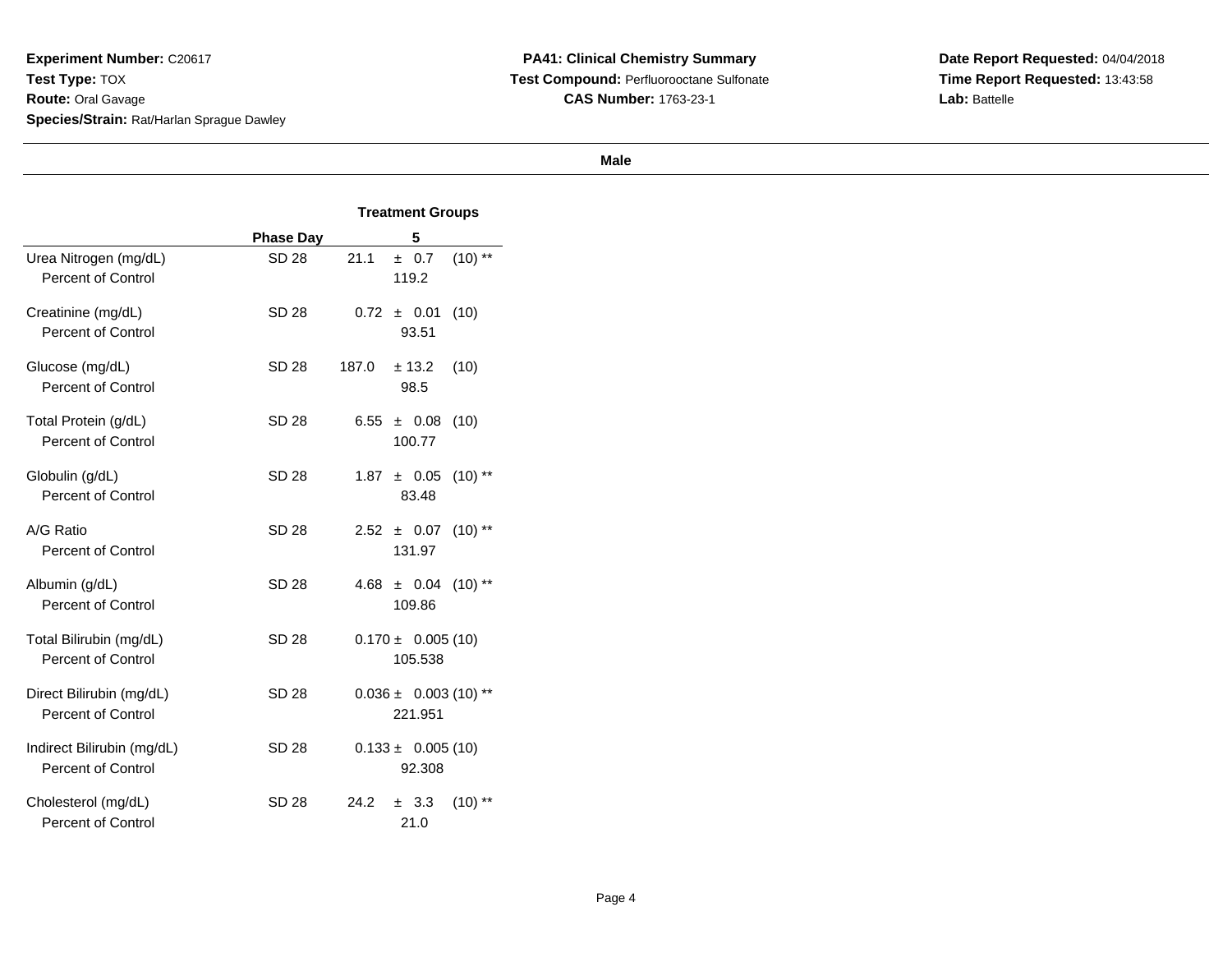**PA41: Clinical Chemistry Summary Test Compound:** Perfluorooctane Sulfonate**CAS Number:** 1763-23-1

**Date Report Requested:** 04/04/2018 **Time Report Requested:** 13:43:58**Lab:** Battelle

|                                                               |                  | <b>Treatment Groups</b> |                           |           |  |
|---------------------------------------------------------------|------------------|-------------------------|---------------------------|-----------|--|
|                                                               | <b>Phase Day</b> |                         | 5                         |           |  |
| Triglyceride (mg/dL)<br>Percent of Control                    | SD 28            | 24.1                    | $\pm$ 4.8<br>23.1         | $(10)$ ** |  |
| Alanine Aminotransferase (IU/L)<br><b>Percent of Control</b>  | SD 28            | 70.50                   | ± 4.21<br>146.27          | $(10)$ ** |  |
| Alkaline Phosphatase (IU/L)<br><b>Percent of Control</b>      | SD 28            | 251.5                   | ± 10.2<br>134.9           | $(10)$ ** |  |
| Aspartate Aminotransferase (U/L)<br><b>Percent of Control</b> | SD 28            | 60.60                   | $\pm$ 2.03 (10)<br>108.41 |           |  |
| Creatine Kinase (IU/L)<br><b>Percent of Control</b>           | SD 28            | 87.4                    | $\pm$ 7.3<br>88.9         | (10)      |  |
| Sorbitol Dehydrogenase (IU/L)<br><b>Percent of Control</b>    | SD 28            | 8.3                     | $\pm$ 1.0<br>140.7        | (10)      |  |
| Bile salt/acids (umol/L)<br><b>Percent of Control</b>         | SD 28            | 34.7                    | $\pm$ 2.0<br>343.6        | (10)      |  |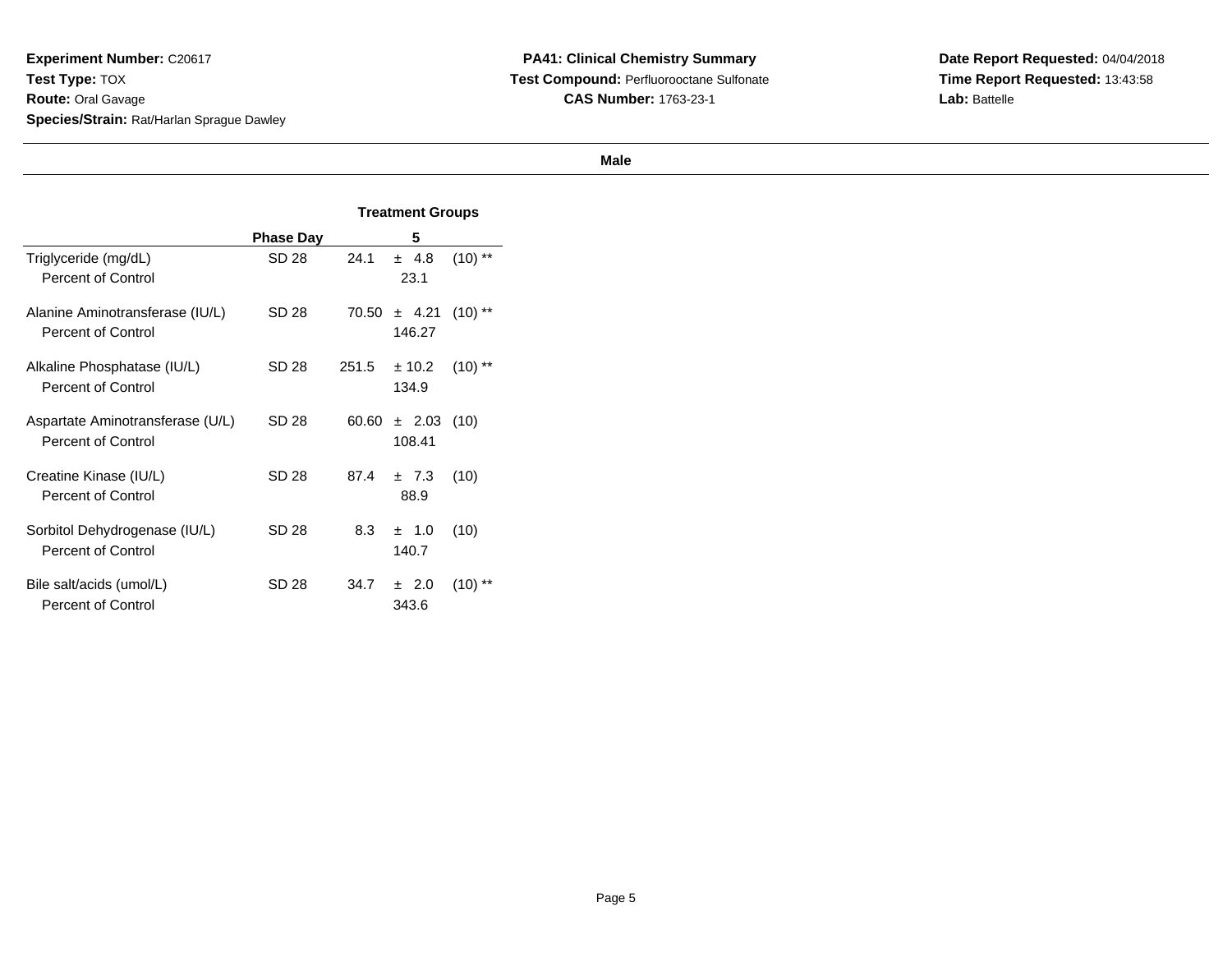## **PA41: Clinical Chemistry Summary Test Compound:** Perfluorooctane Sulfonate**CAS Number:** 1763-23-1

**Date Report Requested:** 04/04/2018 **Time Report Requested:** 13:43:58**Lab:** Battelle

|                                                         |                  | <b>Treatment Groups (mg/kg/day)</b>   |                                   |                                    |                                      |                                             |  |  |  |  |
|---------------------------------------------------------|------------------|---------------------------------------|-----------------------------------|------------------------------------|--------------------------------------|---------------------------------------------|--|--|--|--|
|                                                         | <b>Phase Day</b> | 0                                     | 0.312                             | 0.625                              | 1.25                                 | 2.5                                         |  |  |  |  |
| Urea Nitrogen (mg/dL)<br><b>Percent of Control</b>      | <b>SD 28</b>     | ± 0.7<br>18.7<br>(10)                 | 16.5<br>± 0.4<br>(10)<br>88.2     | 17.2<br>± 0.7<br>(10)<br>92.0      | 17.8<br>± 0.4<br>(10)<br>95.2        | $\pm$ 0.6<br>18.0<br>(10)<br>96.3           |  |  |  |  |
| Creatinine (mg/dL)<br><b>Percent of Control</b>         | <b>SD 28</b>     | $0.82 \pm 0.01$ (10)                  | ± 0.00<br>0.80<br>(10)<br>97.56   | $0.83 \pm 0.02$ (10)<br>101.22     | ± 0.02<br>0.84<br>(10)<br>102.44     | $0.82 \pm 0.01$<br>(10)<br>100.00           |  |  |  |  |
| Glucose (mg/dL)<br><b>Percent of Control</b>            | SD 28            | ± 13.5<br>234.7<br>(10)               | ± 11.5<br>218.6<br>(10)<br>93.1   | $\pm$ 7.4<br>(10)<br>226.3<br>96.4 | 241.6<br>± 10.5<br>(10)<br>102.9     | ± 6.6<br>224.3<br>(10)<br>95.6              |  |  |  |  |
| Total Protein (g/dL)<br><b>Percent of Control</b>       | <b>SD 28</b>     | $\pm$ 0.08 (10) **<br>6.41            | $\pm$ 0.10 (10)<br>6.27<br>97.82  | 6.60 $\pm$ 0.08 (10)<br>102.96     | $6.70 \pm 0.09$<br>(10)<br>104.52    | 6.66 $\pm$ 0.09 (10)<br>103.90              |  |  |  |  |
| Globulin (g/dL)<br><b>Percent of Control</b>            | <b>SD 28</b>     | $\pm$ 0.03 (10)<br>1.91               | $1.83 \pm 0.04$<br>(10)<br>95.81  | $1.93 \pm 0.07$ (10)<br>101.05     | $1.96 \pm 0.05$<br>(10)<br>102.62    | $1.86 \pm 0.06$ (10)<br>97.38               |  |  |  |  |
| A/G Ratio<br><b>Percent of Control</b>                  | <b>SD 28</b>     | $\pm$ 0.06 (10) **<br>2.36            | $2.43 \pm 0.03$<br>(10)<br>102.80 | $2.45 \pm 0.11$ (10)<br>103.83     | $2.43 \pm 0.05$<br>(10)<br>102.72    | $2.60 \pm 0.07$ (10) <sup>*</sup><br>109.92 |  |  |  |  |
| Albumin (g/dL)<br><b>Percent of Control</b>             | <b>SD 28</b>     | $\pm$ 0.08 (10) <sup>**</sup><br>4.50 | $4.44 \pm 0.07$<br>(10)<br>98.67  | $4.67 \pm 0.07$ (10)<br>103.78     | $4.74 \pm 0.07$<br>$(10)*$<br>105.33 | 4.80 $\pm$ 0.05 (10) **<br>106.67           |  |  |  |  |
| Total Bilirubin (mg/dL)<br><b>Percent of Control</b>    | SD 28            | $0.140 \pm 0.007(10)$ *               | $0.146 \pm 0.010(10)$<br>104.649  | $0.129 \pm 0.005$ (10)<br>92.203   | $0.140 \pm 0.008(10)$<br>99.785      | $0.145 \pm 0.008(10)$<br>103.720            |  |  |  |  |
| Direct Bilirubin (mg/dL)<br>Percent of Control          | <b>SD 28</b>     | $0.017 \pm 0.003$ (10) **             | $0.019 \pm 0.002$ (10)<br>108.621 | $0.018 \pm 0.003$ (10)<br>102.299  | $0.020 \pm 0.002(10)$<br>113.793     | $0.025 \pm 0.002$ (10) *<br>145.977         |  |  |  |  |
| Indirect Bilirubin (mg/dL)<br><b>Percent of Control</b> | SD 28            | $0.122 \pm 0.008(10)$                 | $0.127 \pm 0.009(10)$<br>104.085  | $0.111 \pm 0.005$ (10)<br>90.768   | $0.120 \pm 0.008(10)$<br>97.794      | $0.120 \pm 0.008(10)$<br>97.712             |  |  |  |  |
| Cholesterol (mg/dL)<br><b>Percent of Control</b>        | <b>SD 28</b>     | 105.1<br>4.6<br>$(10)$ **<br>±.       | 112.8<br>± 2.6<br>(10)<br>107.3   | $\pm$ 3.8<br>(10)<br>100.1<br>95.2 | 108.8<br>± 5.6<br>(10)<br>103.5      | $\pm$ 3.3<br>93.2<br>(10)<br>88.7           |  |  |  |  |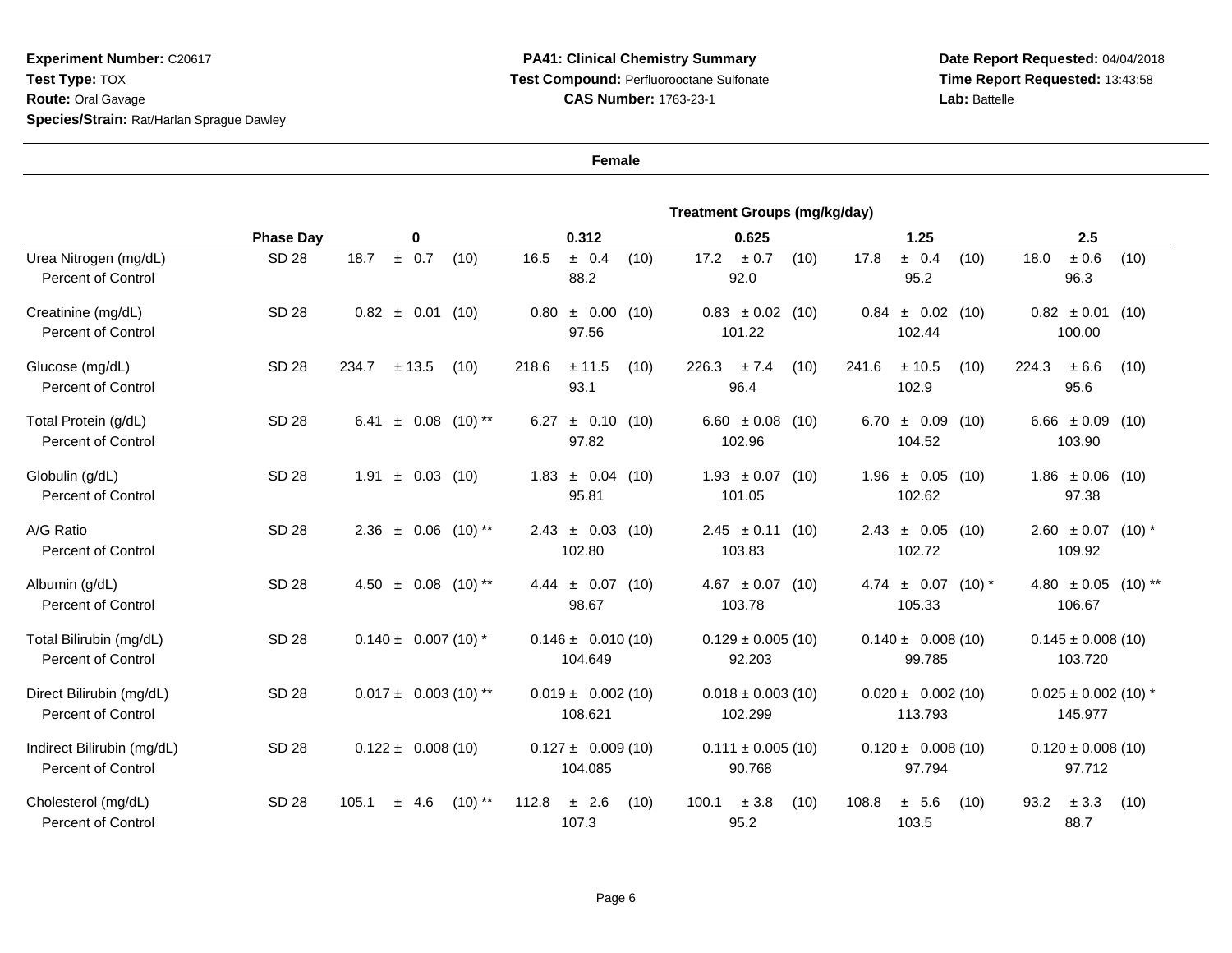**Date Report Requested:** 04/04/2018 **Time Report Requested:** 13:43:58**Lab:** Battelle

|                                                               | Treatment Groups (mg/kg/day) |       |              |                   |                             |                                         |      |                                    |                                         |
|---------------------------------------------------------------|------------------------------|-------|--------------|-------------------|-----------------------------|-----------------------------------------|------|------------------------------------|-----------------------------------------|
|                                                               | <b>Phase Day</b>             |       | 0            |                   | 0.312                       | 0.625                                   |      | 1.25                               | 2.5                                     |
| Triglyceride (mg/dL)<br><b>Percent of Control</b>             | SD 28                        | 73.1  | 9.1<br>$\pm$ | $(10)$ **         | ± 6.6<br>74.6<br>102.1      | 65.9<br>± 3.4<br>(10)<br>90.2           | (10) | 64.2<br>± 5.8<br>(10)<br>87.8      | 48.7<br>± 3.4<br>$(10)$ *<br>66.6       |
| Alanine Aminotransferase (IU/L)<br><b>Percent of Control</b>  | SD 28                        | 45.20 | $\pm$        | $(10)$ **<br>2.11 | 44.40<br>1.55<br>土<br>98.23 | (10)<br>$46.80 \pm 1.06$<br>103.54      | (10) | 47.90<br>± 2.75<br>(10)<br>105.97  | $55.20 \pm 2.17$<br>$(10)$ **<br>122.12 |
| Alkaline Phosphatase (IU/L)<br><b>Percent of Control</b>      | SD 28                        | 146.9 | 5.2<br>$\pm$ | $(10)$ **         | 142.2<br>± 5.6<br>96.8      | (10)<br>150.2<br>± 6.1<br>102.2         | (10) | 170.2<br>±7.8<br>(10)<br>115.9     | 167.9<br>± 8.3<br>$(10)^*$<br>114.3     |
| Aspartate Aminotransferase (U/L)<br><b>Percent of Control</b> | SD 28                        | 58.50 |              | $\pm$ 1.31 (10)   | ± 2.67<br>59.20<br>101.20   | (10)<br>$58.90 \pm 1.55$ (10)<br>100.68 |      | $\pm$ 1.72 (10)<br>58.80<br>100.51 | 60.40 $\pm$ 1.74 (10)<br>103.25         |
| Creatine Kinase (IU/L)<br><b>Percent of Control</b>           | SD 28                        | 99.0  | 7.1<br>$\pm$ | $(10)^*$          | 99.0<br>$\pm$ 5.1<br>100.0  | (10)<br>100.1<br>± 4.5<br>101.1         | (10) | 93.8<br>$\pm$ 3.7<br>(10)<br>94.7  | 107.2<br>± 6.4<br>(10)<br>108.3         |
| Sorbitol Dehydrogenase (IU/L)<br><b>Percent of Control</b>    | SD 28                        | 6.7   | 0.6<br>$\pm$ | (10)              | 5.3<br>± 0.6<br>79.1        | 6.7<br>(10)<br>± 0.6<br>100.0           | (10) | 6.5<br>(10)<br>± 0.5<br>97.0       | 7.6<br>± 1.2<br>(10)<br>113.4           |
| Bile salt/acids (umol/L)<br><b>Percent of Control</b>         | SD 28                        | 16.6  | 2.8<br>$\pm$ | $(10)$ **         | 12.5<br>± 2.4<br>75.3       | (10)<br>13.3<br>± 1.9<br>80.1           | (10) | 21.0<br>3.3<br>(10)<br>土<br>126.5  | 36.3<br>$(10)$ **<br>± 4.3<br>218.7     |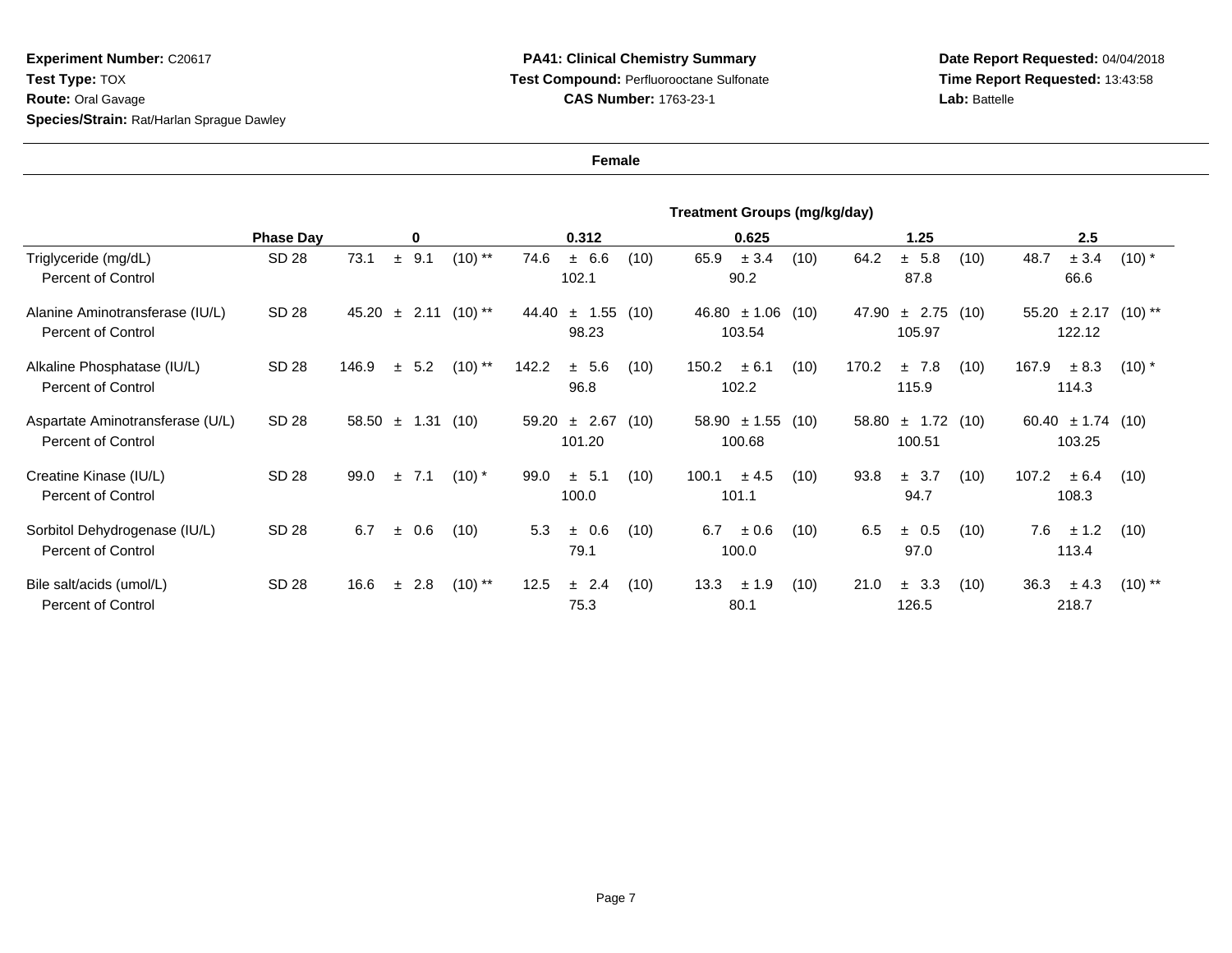**PA41: Clinical Chemistry Summary Test Compound:** Perfluorooctane Sulfonate**CAS Number:** 1763-23-1

**Date Report Requested:** 04/04/2018 **Time Report Requested:** 13:43:58**Lab:** Battelle

|                                                      |                  | <b>Treatment Groups</b>               |  |  |  |
|------------------------------------------------------|------------------|---------------------------------------|--|--|--|
|                                                      | <b>Phase Day</b> | 5                                     |  |  |  |
| Urea Nitrogen (mg/dL)<br><b>Percent of Control</b>   | <b>SD 28</b>     | 17.3<br>± 0.6<br>(9)<br>92.7          |  |  |  |
| Creatinine (mg/dL)<br><b>Percent of Control</b>      | SD 28            | 0.81<br>± 0.02<br>(9)<br>98.92        |  |  |  |
| Glucose (mg/dL)<br><b>Percent of Control</b>         | SD 28            | 191.1<br>± 8.5<br>(9)<br>81.4         |  |  |  |
| Total Protein (g/dL)<br>Percent of Control           | SD 28            | 6.91<br>± 0.10<br>$(9)$ **<br>107.82  |  |  |  |
| Globulin (g/dL)<br>Percent of Control                | <b>SD 28</b>     | $1.93 \pm 0.06$<br>(9)<br>101.22      |  |  |  |
| A/G Ratio<br><b>Percent of Control</b>               | SD 28            | $2.59 \pm 0.08$<br>$(9) *$<br>109.58  |  |  |  |
| Albumin (g/dL)<br><b>Percent of Control</b>          | SD 28            | $4.98 \pm 0.08$<br>$(9)$ **<br>110.62 |  |  |  |
| Total Bilirubin (mg/dL)<br><b>Percent of Control</b> | SD 28            | $0.192 \pm 0.009$ (9) *<br>137.101    |  |  |  |
| Direct Bilirubin (mg/dL)<br>Percent of Control       | SD 28            | $0.046 \pm 0.003$ (9) **<br>261.814   |  |  |  |
| Indirect Bilirubin (mg/dL)<br>Percent of Control     | SD 28            | $0.146 \pm 0.009$ (9)<br>119.372      |  |  |  |
| Cholesterol (mg/dL)<br>Percent of Control            | SD 28            | 68.8<br>± 4.7<br>$(9)$ **<br>65.4     |  |  |  |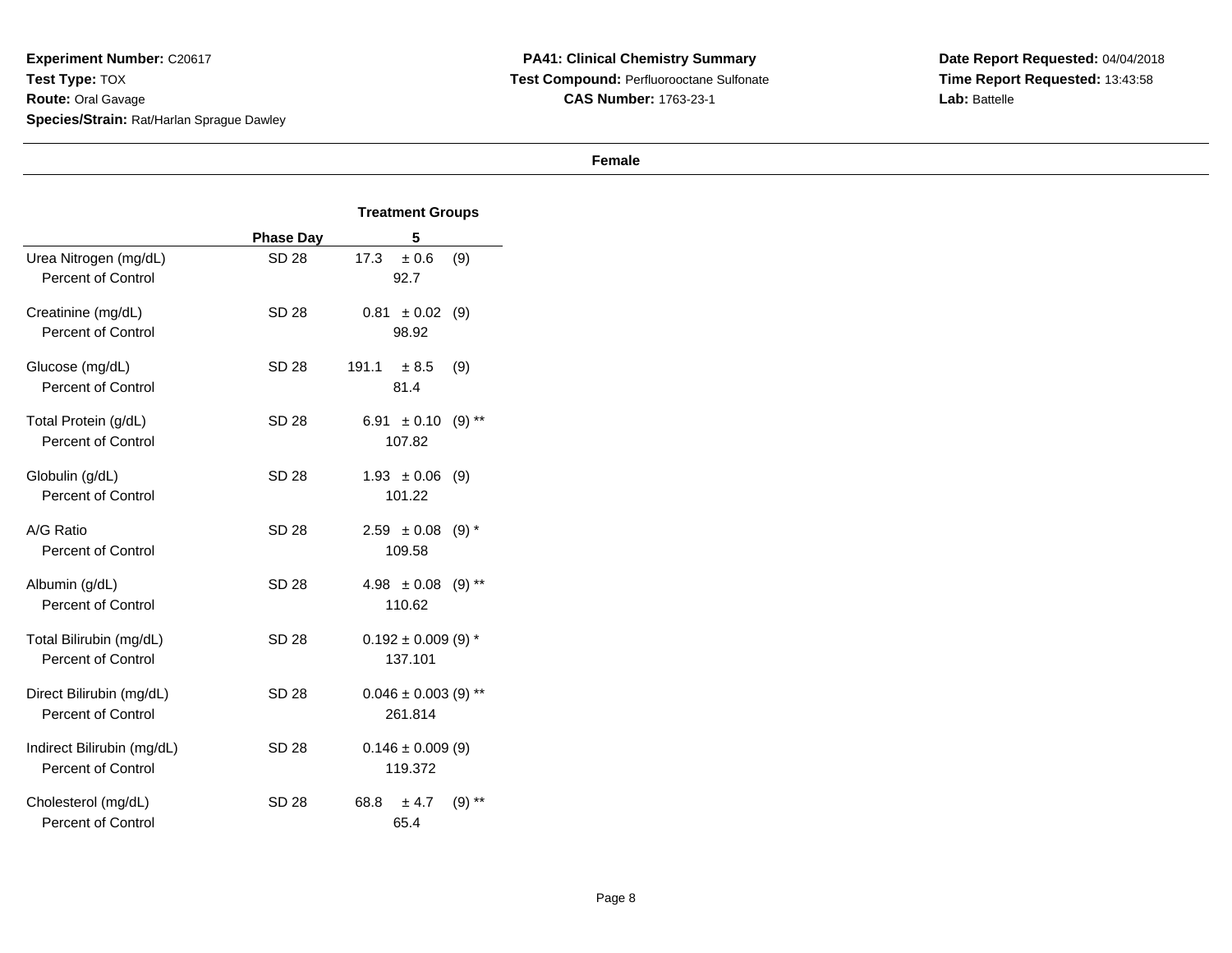**PA41: Clinical Chemistry Summary Test Compound:** Perfluorooctane Sulfonate**CAS Number:** 1763-23-1

**Date Report Requested:** 04/04/2018 **Time Report Requested:** 13:43:58**Lab:** Battelle

|                                  |                  | <b>Treatment Groups</b>        |  |  |
|----------------------------------|------------------|--------------------------------|--|--|
|                                  | <b>Phase Day</b> | 5                              |  |  |
| Triglyceride (mg/dL)             | SD 28            | $(9) *$<br>51.9<br>± 6.8       |  |  |
| Percent of Control               |                  | 71.0                           |  |  |
| Alanine Aminotransferase (IU/L)  | SD 28            | $73.44 \pm 3.00$<br>$(9)$ **   |  |  |
| Percent of Control               |                  | 162.49                         |  |  |
| Alkaline Phosphatase (IU/L)      | SD 28            | 197.7<br>$(9)$ **<br>± 9.8     |  |  |
| Percent of Control               |                  | 134.6                          |  |  |
| Aspartate Aminotransferase (U/L) | SD 28            | $63.22 \pm 1.97$ (9)           |  |  |
| <b>Percent of Control</b>        |                  | 108.07                         |  |  |
| Creatine Kinase (IU/L)           | SD 28            | 121.7<br>± 8.9<br>(9)          |  |  |
| <b>Percent of Control</b>        |                  | 122.9                          |  |  |
| Sorbitol Dehydrogenase (IU/L)    | SD 28            | 6.9<br>± 0.9<br>(9)            |  |  |
| <b>Percent of Control</b>        |                  | 102.8                          |  |  |
| Bile salt/acids (umol/L)         | SD 28            | $61.7 \pm 7.4$<br>$***$<br>(9) |  |  |
| <b>Percent of Control</b>        |                  | 371.5                          |  |  |